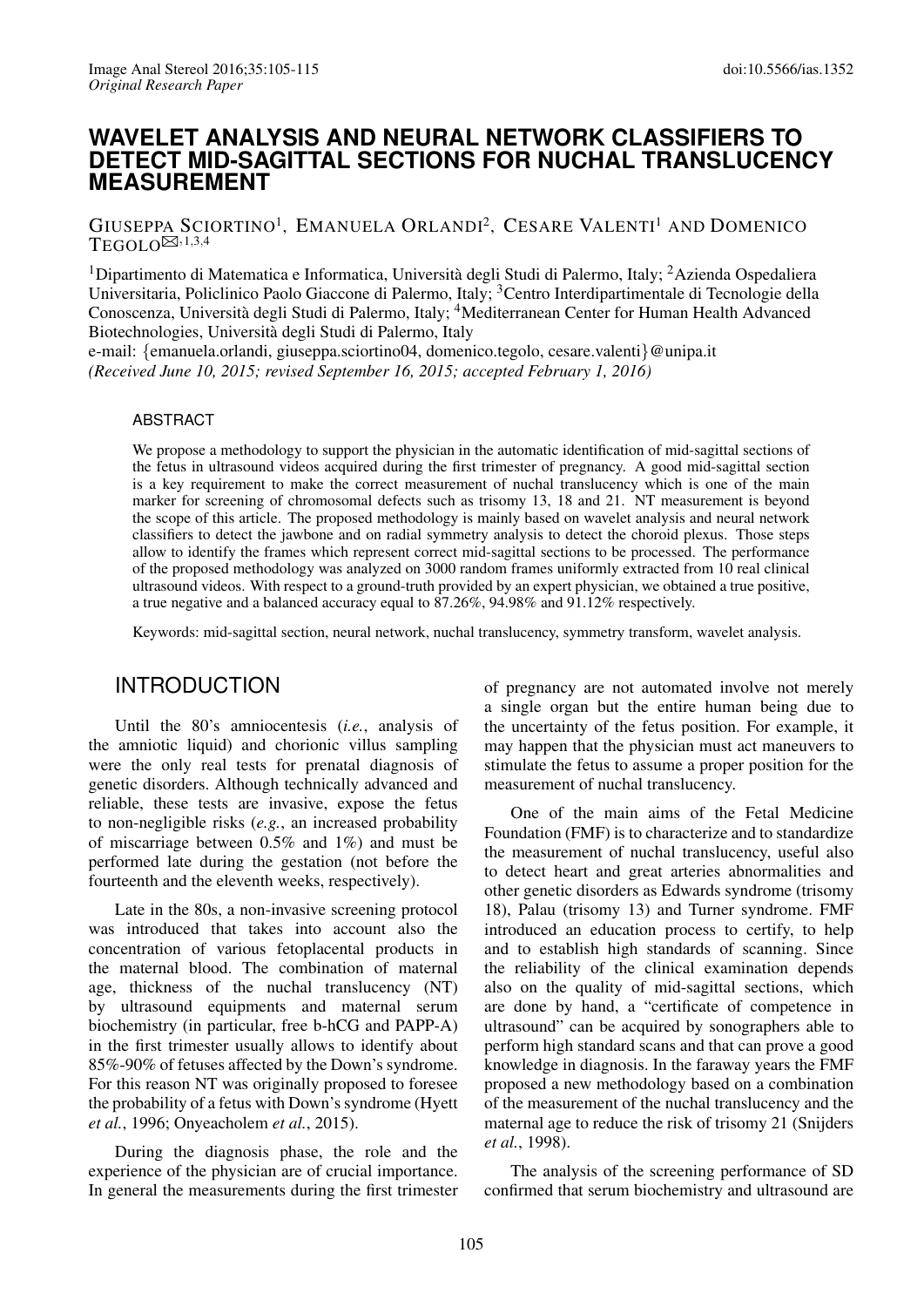substantially effective and efficient. Therefore a policy to give that screening opportunity to pregnant women of all ages will lead to substantially better detection rates with a lower number of prenatal invasive tests.

Deng *[et al.](#page-9-1)* [\(2012\)](#page-9-1) introduced an automatic detector for nuchal translucency that gives an accurate measurement of the NT as well as other methods [\(Bernardino](#page-9-2) *et al.*, [1998;](#page-9-2) Lee *[et al.](#page-10-3)*, [2007\)](#page-10-3). However such a method is dependent by a correct identification of mid-sagittal frames as suggested by FMF and proposed in [Piazze](#page-10-4) *et al.* [\(2007\)](#page-10-4) and [Mogra](#page-10-5) *[et al.](#page-10-5)* [\(2012\)](#page-10-5).

The system proposed in [Moratalla](#page-10-6) *et al.* [\(2010\)](#page-10-6) does not avoid fundamental constraints such as the intensive training of the sonographer and the identification of the user-defined window must contain a large amount of NT and not include any structure which could lead to wrong measurements. Even so, a manual validation of the final result is required.

More recently, a preliminary system to process three-dimensional ultrasound data was presented in Cho *[et al.](#page-9-3)* [\(2012\)](#page-9-3), though conventional bidimensional images are still the gold standard. Furthermore, a methodology for the identification of the mid-sagittal section was described in [Anzalone](#page-9-4) *et [al.](#page-9-4)* [\(2013\)](#page-9-4).

This paper introduces an original tool to support the early diagnosis by selecting automatically possible mid-sagittal sections in ultrasound videos, regardless to eventual pathologies. In addition, our methodology is able to remove the issue of intra-observer and interobserver repeatability, thus making objective the final measurement.

# MATERIAL AND METHODS

Nuchal translucency (Fig. [1\)](#page-1-0) is a fluid fill under the necks skin of fetus which appears sonographically as an anechogenic area (*i.e.*, a dark zone in grayscale images) between two echogenic regions (*i.e.*, bright zones). The optimal period to measure the NT thickness lays between the 11st and the 13rd weeks, when NT reaches the maximum thickness. During this period it also possible to verify other eventual complications, including miscarriage, stillbirth, preeclampsia, gestational diabetes mellitus, preterm delivery, fetal growth restriction and macrosomia.



Fig. 1. *Sample ultrasound image with highlighted nuchal translucency.*

<span id="page-1-0"></span>The FMF drew up the first clinical training program for skilled sonographers that proven to have an excellent technical knowledge. Results obtained during the last years suggest that this protocol ensures a substantial precision in the measurements [\(Greene](#page-9-5) *[et al.](#page-9-5)*, [2004\)](#page-9-5). Wald *[et al.](#page-10-7)* [\(2003\)](#page-10-7) already did not agree with this point of view, although a number of authors recently claimed that he did a disservice to the FMF because the proposed education process is intended to maintain high quality and consistency in the measurement of the nuchal translucency.

The protocol drawn up by the FMF recommends that:

- the ultrasound machine should be of high resolution;
- the magnification should be as large as possible;
- the fetal crown-rump length should be 45-84 mm;
- only the head and the upper part of the torax must be present in the image;
- the fetus must be in a neutral position otherwise. Indeed when the neck is hyperextended the measurement may be increased to 0.6 mm; similarly, when the neck is flexed the measurement may be decreased by 0.4 mm;
- it must be possible to distinguish between fetal skin and amnion because they appear similar during this period of gestation;
- a good mid-sagittal section must be acquired: an imaginary plane from front to back should cross the body (or an organ) thus to divide it into two symmetrical halves. For example, the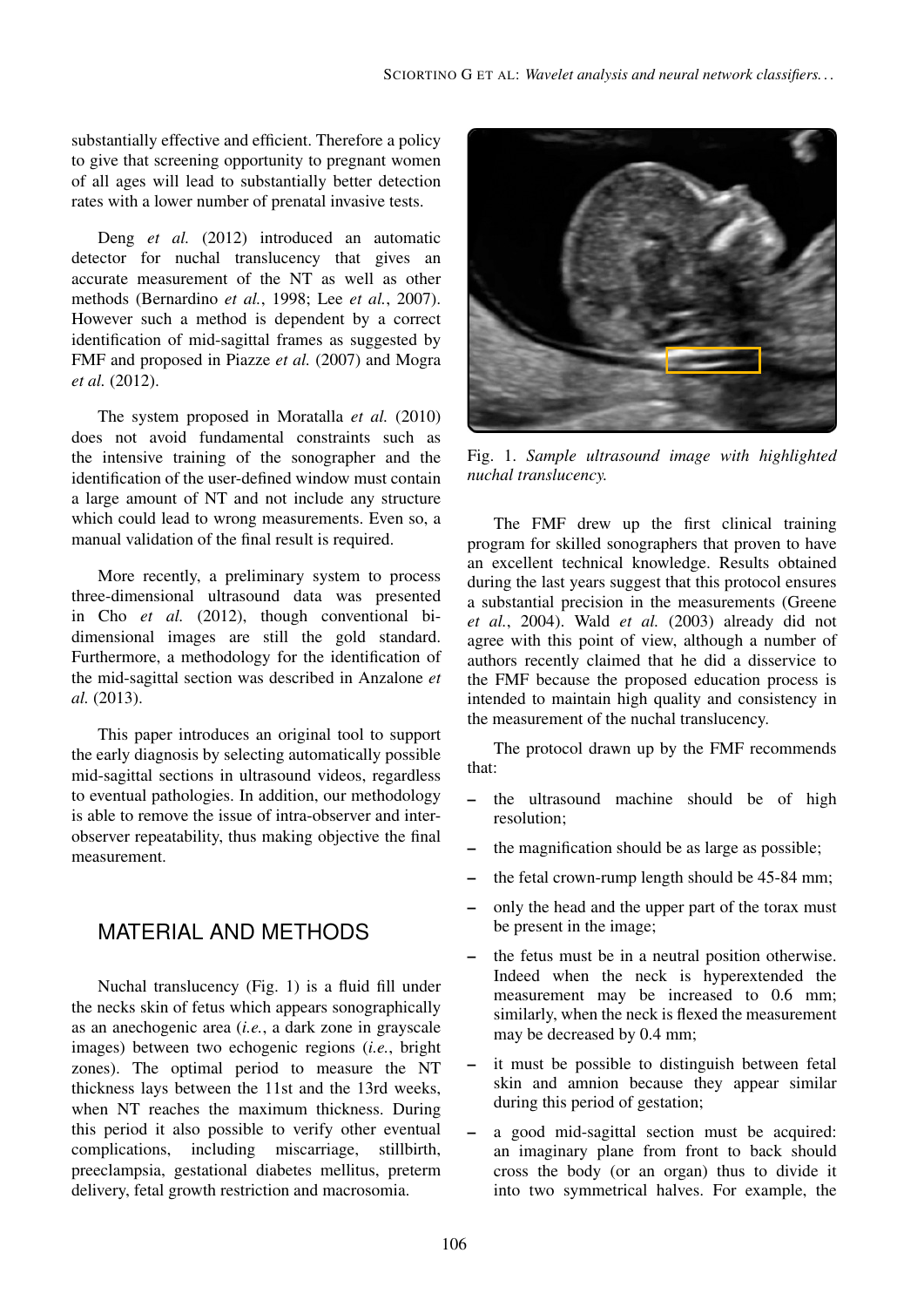transabdominal ultrasound probe should be posed at the falx cerebri, which divides the choroid plexus in two symmetrical halves.

This last item is quite important and it represents the goal of our work. Both the following conditions must hold to determine whether a sagittal section is also median (Fig. [2\)](#page-2-0):

- the vertical branch of the maxilla, which branches off from the upper jaw to the nasal bone, must not be visible;
- the plexus should not be visible, that is the region is uniformly echogenic.



<span id="page-2-0"></span>

Fig. 2. *Mid-sagittal (top) and not mid-sagittal (down) sections, with falx cerebri (framed). The latter image is rejected because it does not satisfy the required norms.*

To the best of our knowledge, no standard dataset of fetal videos or still images with measured and validated data is available. Therefore we created our own dataset acquired by an expert physician using a GE Voluson E8 equipment. 10 video sequences of various durations, representative of 10 different subjects with both the left and the right sides, were taken between the 11st and the 13rd weeks of pregnancy. All digital files were stored with the lowest compression ratio of the H.264 codec [\(ITU,](#page-10-8) [2013\)](#page-10-8) in order to avoid as many artifacts as possible. We uniformly extracted 3000 frames from the video sequences in a random way and saved them in the PNG lossless format with  $480\times640$  pixels.

A variety of classification techniques were considered to test the correctness of mid-sagittal sections: we experimentally obtained the best result via multilayer feed forward neural networks. One advantage of this approach is the ability to design a model by collecting the information about the available data.

This paper describes a methodology, mainly based on wavelet analysis and neural network classifiers to detect the jawbone and on radial symmetry analysis to detect the choroid plexus. These two steps allow to identify automatically the frames in a video sequence which represent correct mid-sagittal sections to be processed. The description of the methodology starts with an introduction on how to train the classifiers, followed by an explanation of its main steps. Details about the training phase of the networks we implemented are reported together with the description of the proposed methodology.

## TRAINING OF THE CLASSIFIERS

Our algorithm takes its foundation on a couple of neural networks to classify the results obtained through subsequent image analysis steps. A first neural network was trained to detect the presence or absence of the vertical branch (Fig. [3\)](#page-3-0). The input of this network is obtained via a wavelet transform described in the second step of the methodology. A second network was trained to recognize each single component: mandible, chin, nose and "other" (Fig. [4\)](#page-3-1). The input of this latter network is the image, selected by the former one, which does not present the vertical branch. These two networks are defined in the same fashion: feed forward neural network with an input layer whose number of neurons corresponds to the size of input image; ten hidden layers to capture the nonlinearity in the data; an output layer that produces the final result. The performance function is the mean square error between the network output *n* and the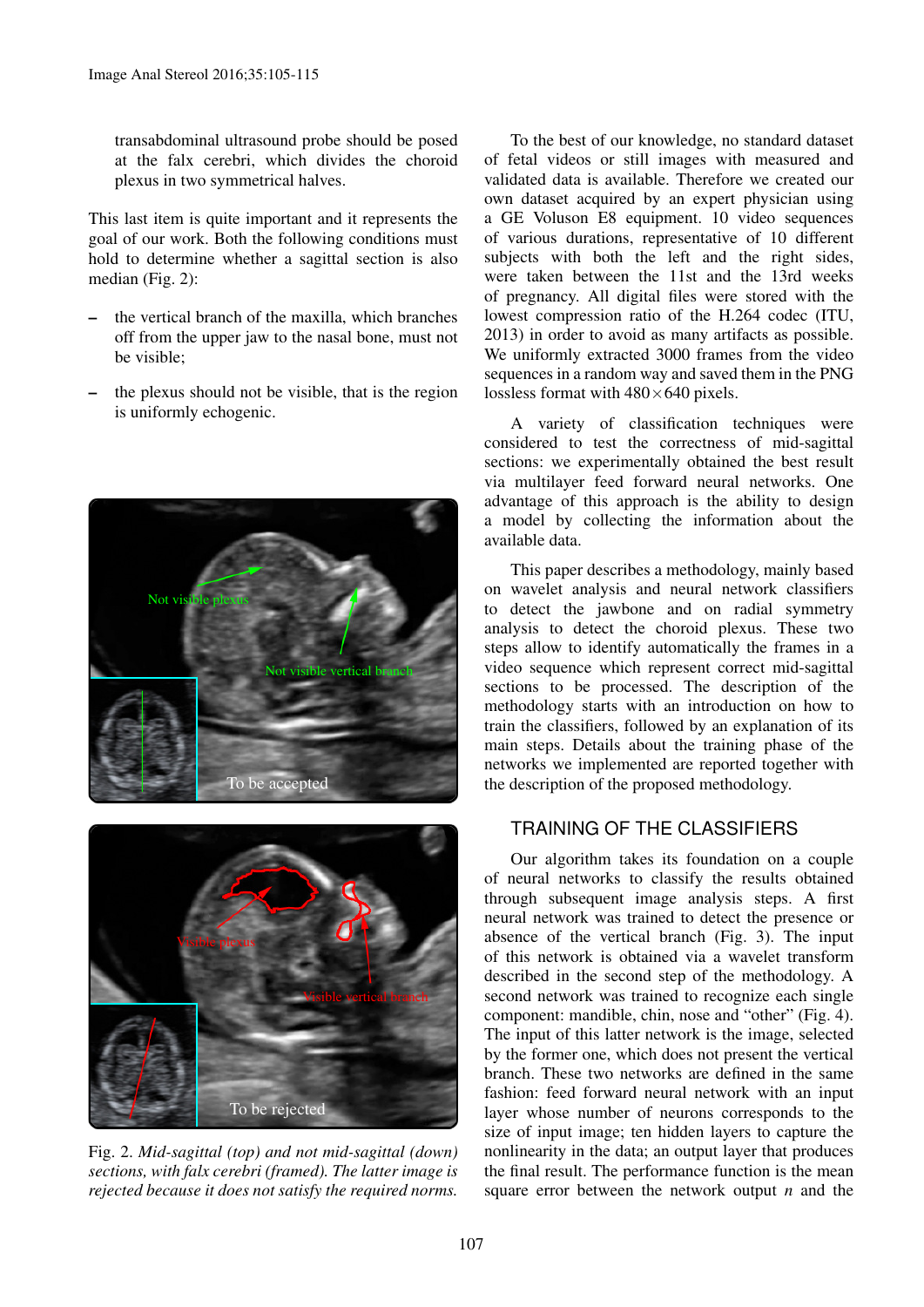target output *t*:

$$
MSE = \frac{1}{N} \sum (n_i - t_i)^2.
$$

To minimize the overall error, the network weights *w* are adjusted by a back-propagation process in accordance with the standard general equations [\(Egmont-Petersen](#page-9-6) *et al.*, [2002\)](#page-9-6):

$$
\begin{cases}\n\Delta w_{ji}^{(m)} = \eta \delta_j O_i + \alpha \Delta w_{ji}^{(m-1)}, \\
\Delta w_{ji}^{(m+1)} = w_{ij}^{(m)} + w_{ij}^{(m)},\n\end{cases}
$$

where  $\eta$  is the learning rate,  $\alpha$  is the momentum constant,  $\delta_{\kappa}$  and  $O_{\kappa}$  are the error signal and the output neuron at hidden node  $\kappa$ , respectively. The maximum number of epochs *m* was experimentally set to 1000.



<span id="page-3-0"></span>

Fig. 3. *Input images, obtained from Fig. [2,](#page-2-0) for the first neural network.*

To train the first network we created a specific dataset with two classes which show the presence or the absence of the vertical branch, labeled accordingly by an expert. The input of this network consists in a binary image, while the output layer returns two probability values in the range 0.1–0.9, indicating the degree membership to the classes above.

We permuted ten times the set of 3000 frames and each permutation is partitioned into three subsets of cardinality 1000. Each subset is used to train the neural network, while the union of the other two subsets is used as a testset. Because we generated 10 random permutations, the performances of the neural networks, initialized once, were tested 30 times.

The second network has the goal of recognizing the individual components in the ultrasound images which do not provide the vertical branch. In particular, four classes, labeled again by an expert, were considered: the nasal bone, the mandible, the chin and "other". We are interested in the mandible component to delimit a region of interest to look for the choroid plexus, while the nose and the chin are considered in order just to improve the reliability of this classifier. The input of this network consists in a binary image and the output layer returns four probability values in the range 0.1–0.9 for every component. The component which presents the overall highest probability value for the mandible class is considered as the actual mandible.

The goodness of the training of both the networks has to be evaluated and it is reported within the results.

<span id="page-3-1"></span>

Fig. 4. *The second neural network labels the components of the image in Fig. [3\(](#page-3-0)top) passed by the first neural network: mandible (light-blue), chin (purple), nose (yellow) and "other" (white).*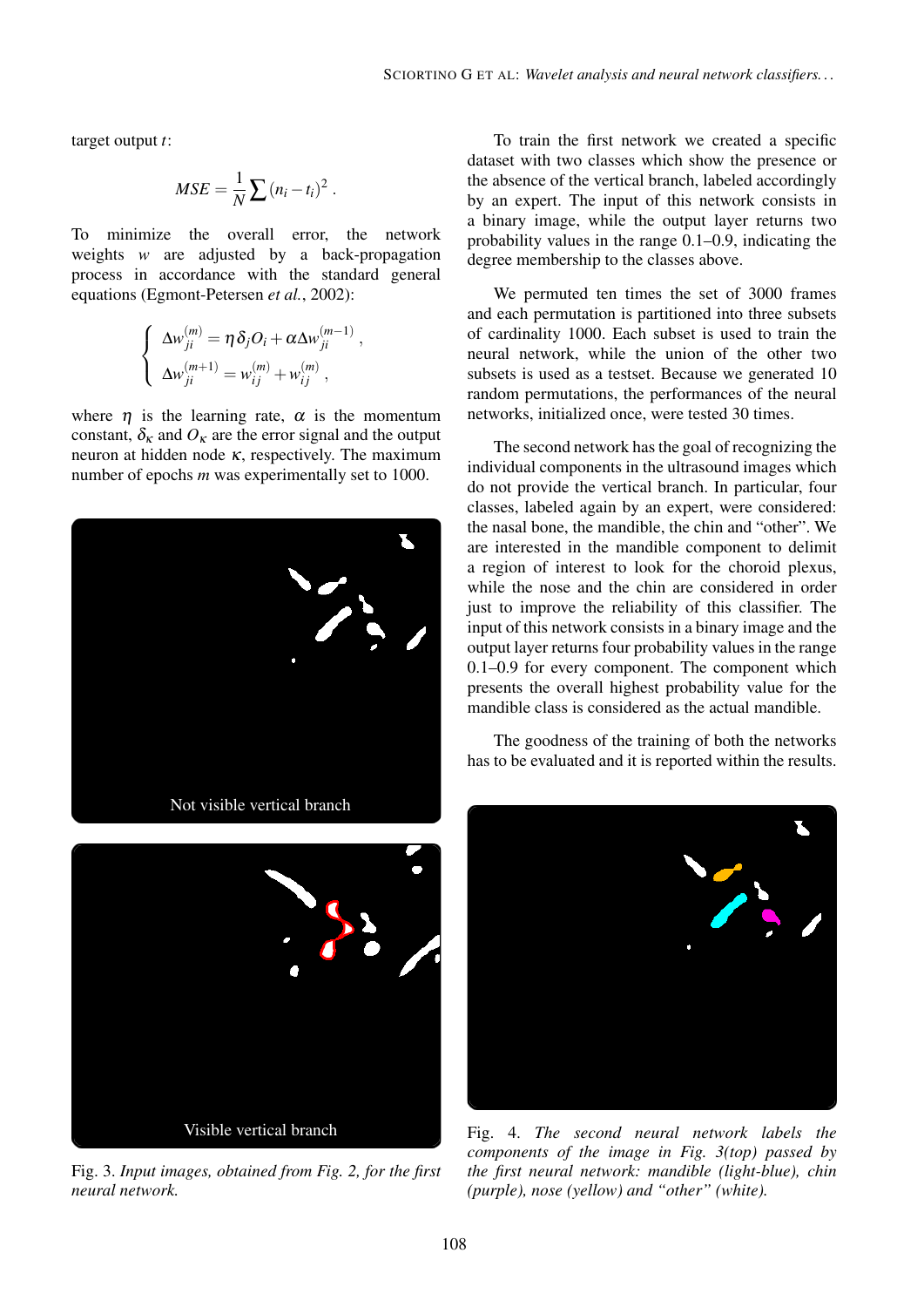After the training of both the networks, the proposed methodology needs to analyze the plexus: this step is based on the meaning of echogenicity of each pixel or set of pixels of the frame. In order to assess this echogenicity, we reasoned that an approach based on the identification of three classes (anechogenic, echogenic and uncertainty) via probability distribution function would have been the best choice, in term of sensitivity, specificity and computational time. The physician marked five representative areas of  $3\times3$  pixels for each class in all the frames (Fig. [5\)](#page-4-0). These sets of pixels were used to calculate the probability distributions functions of each class with mean  $\mu$  and one standard deviation  $\sigma$  (Fig. [6\)](#page-4-1), used to evaluate the echogenicity of the choroid plexus region.



Fig. 5. *Anechogenic (red), echogenic (green) and uncertain (blue) regions as marked by the physician.*

<span id="page-4-0"></span>

<span id="page-4-1"></span>Fig. 6. *Normal probability distribution functions of the anechogenic (red), echogenic (green) and uncertain (blue) regions with mean* µ *and standard deviation* σ*.*



<span id="page-4-2"></span>Fig. 7. *Sketch of the proposed methodology.*

### MAIN STEPS OF THE METHODOLOGY

The analysis of the jawbone and the plexus constitutes the core of our methodology. Fig. [7](#page-4-2) depicts its flowchart. Via wavelet analysis and neural networks the algorithm checks the presence of the jaw bone; if the vertical branch is not present, then it looks for the choroid plexus via radial symmetry; otherwise it discards the image because the basic requirement is not satisfied. Lastly, the candidate image is classified via probability distributions as a sagittal or a mid-sagittal section.

#### Step 1: versus identification

A preliminary step consists in the identification of the left or right fetal profile versus to limit the region in which the jaw will be located. The bone tissue has a high impedance with respect to the acoustic waves and consequently its components appear as very bright regions. Since the skull presents many bones (chin, jaw, nasal bone, frontal bone, occipital bone) it is sufficient to identify the upper quadrant with on average the greatest number of bright components in all frames of the video (Fig. [8\)](#page-4-3). These face components are detected through a particular wavelet transform, defined in the next section.

Without loss of generality, we will describe our methodology for the right profile, but similar considerations are valid for the left profile.



Fig. 8. *Choice of the quadrant with bright components.*

### <span id="page-4-3"></span>Step 2: jaw bone detection

In order to locate the jaw bone and other components already used to identify the profile versus, we apply a wavelet transform able to highlight the components of the face of the fetus, which will be analyzed by the neural networks.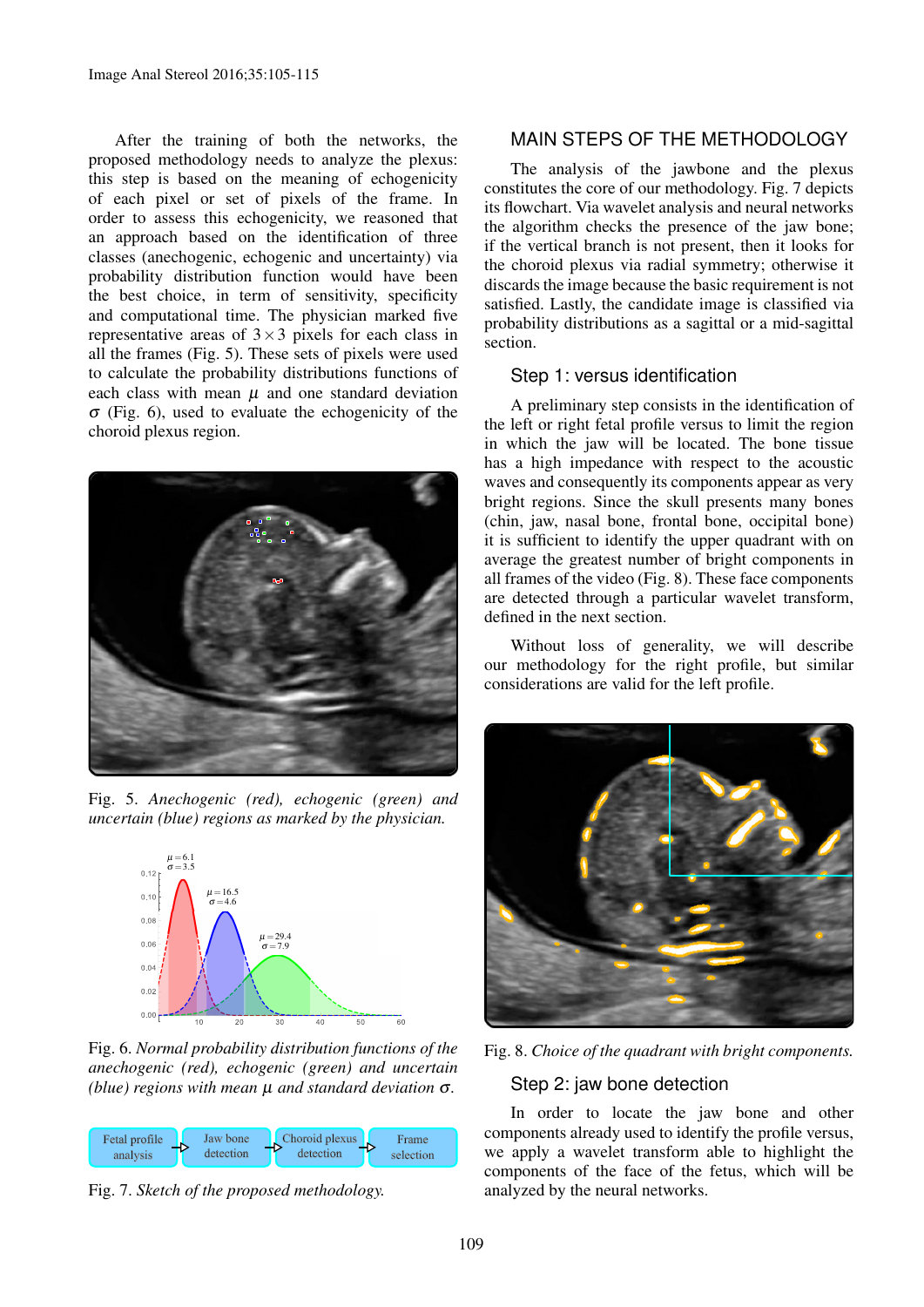The wavelet analysis is a powerful mathematical tool for representing and processing data, to enhance or to suppress components with specific frequencies (*i.e.*, size and shape). We applied the so-called *a trous `* algorithm [\(Holschneider](#page-9-7) *et al.*, [1988\)](#page-9-7) because it is very fast and retains the maximum resolution (*i.e.*, both the output image does not undergo decimation unlike the usual multiresolution analysis; González-Audícana et *[al.](#page-9-8)*, [2005\)](#page-9-8).

Given the image *I*, we perform a *filterbank* of lowpass and high-pass filters:

$$
I_0(\mathbf{p})=I(\mathbf{p}), \quad I_i(\mathbf{p})=I_{i-1}(\mathbf{p})\otimes \ell_i,
$$

where the non-zero elements of the low-pass filter  $\ell_i$ are given by the isotropic kernel  $\ell$  (Jain *[et al.](#page-10-9)*, [1995;](#page-10-9) Ballarò *et al.*, [2008;](#page-9-9) [Bellavia](#page-9-10) *et al.*, [2014\)](#page-9-10):

$$
\ell = \frac{1}{16} \begin{pmatrix} 1 & 2 & 1 \\ 2 & 4 & 2 \\ 1 & 2 & 1 \end{pmatrix}, \quad \ell_i(2^{i-1}\mathbf{q}) = \ell(\mathbf{q}),
$$

and the pixel **q** spans the  $3 \times 3$  neighborhood of each pixel p. The remaining high-pass filter is defined as the difference between two consecutive spatial scales, which provide the wavelet planes (Fig. [9\)](#page-5-0):

$$
W_i(\boldsymbol{p})=I_{i-1}(\boldsymbol{p})-I_i(\boldsymbol{p})\ .
$$

This algorithm takes a constant time when computing a series of *W<sup>i</sup>* due to the advantage that the number of non-zero elements in  $\ell_i$  is always equal to nine and moreover the convolution can be speeded up by considering the variable separability of  $\ell$ :

$$
\ell = \frac{1}{16} \left( \begin{array}{c} 1 \\ 2 \\ 1 \end{array} \right) \left( \begin{array}{ccc} 1 & 2 & 1 \end{array} \right).
$$

Small objects are enhanced in the first planes while bigger components are present in the last ones. We experimentally verified that a simple hard threshold based on the average  $\mu$  and standard deviation  $\sigma$  of the overall luminosity of  $W_6$  is able to put in evidence the main components of the face of the fetus (Fig. [10\)](#page-5-1):

$$
C(\pmb{p}) = \{ \pmb{p} : W_6(\pmb{p}) \ge \mu(W_6) + 2\sigma(W_6) \} .
$$



<span id="page-5-0"></span>Fig. 9. *A sequence of convolutions I<sup>i</sup> with bigger and bigger versions of the kernel*  $\ell$  *(light-blue elements). The differences W<sup>i</sup> between consecutive convolutions allow to locate structures with various sizes in I.*



Fig. 10. *The wavelet plane W*<sup>6</sup> *to highlight the face components.*

<span id="page-5-1"></span>This binary image (Fig. [3\)](#page-3-0) is passed to the first neural network, used to verify the absence of the vertical branch. The images without the branch are therefore processed by the second network which identifies the component associated with the jaw.

#### Step 3: plexus detection

The main strategy of this step includes the concept of radial symmetry that it is a significant process in the field of information extraction in computer vision. As the choroid plexus is located in the cranial region, whose morphology can be approximated to a circumference, we slightly modified a well known algorithm able to detect both the size and the position of this circumference, considered as a zone which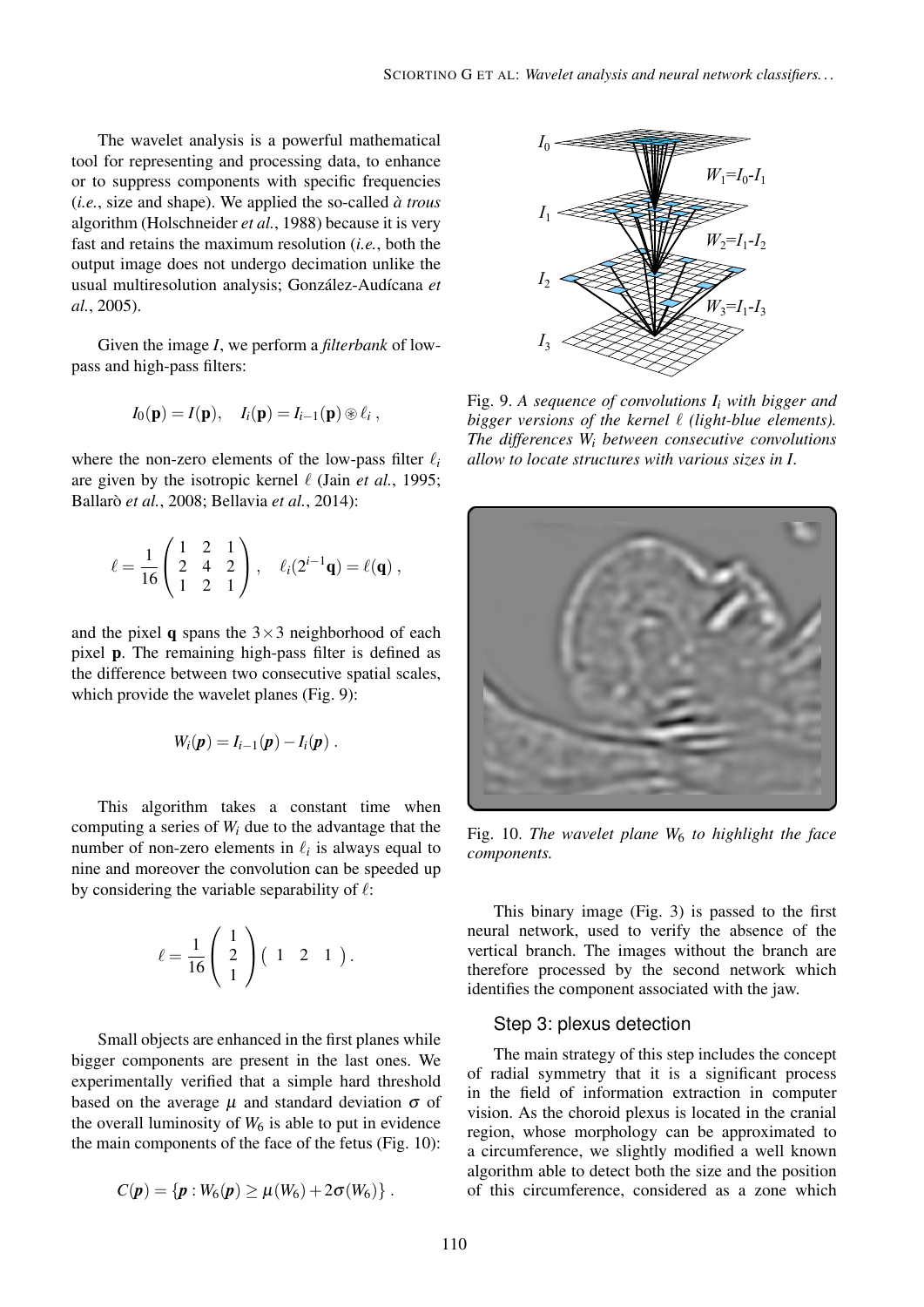shows a coarse radial symmetry [\(Loy and Zelinsky,](#page-10-10) [2003\)](#page-10-10).

Symmetry plays a remarkable role in perception problems and its relevance in vision tasks was already exploited (Di Gesù *et al.*, [2010\)](#page-9-11). Here we are interested in the identification of radial symmetries to locate the correct position of the head of the fetus, roughly considered as a circle. To achieve this goal on grayscale images, different algorithms were proposed in the literature [\(Reisfeld](#page-10-11) *et al.*, [1995;](#page-10-11) Di Gesù *et al.*, [1997\)](#page-9-12). A comparison of these methods was reported in [\(Loy and Zelinsky,](#page-10-10) [2003\)](#page-10-10) together with a fast detector of circular and slightly elliptic objects through the use of accumulator arrays of gradient fields. Its efficiency was proved even if the exact radius of the symmetry (*i.e.*, the dimension of the head) is unknown a priori, as in our case.

The underlying idea of the algorithm we used [\(Loy](#page-10-10) [and Zelinsky,](#page-10-10) [2003\)](#page-10-10) consists in the observation that each object in the image is delimited by its contour, obtainable by following its higher values in the gradient magnitude image. Therefore, amplifying the contribution of gradient vectors which lie along a circular shape of radius *r* highlights the center of the circle. Vice versa, the contribution of the vectors with random orientations (*e.g.*, due to noise or weak symmetry) will be neglectable. In other words, maxima in the following accumulation array *Sr* indicate the positions of pixels p with a remarkable degree of symmetry with respect to *r*, as in Fig. [11.](#page-6-0) It must be noted that even if a set of possible radii has to be considered to fit properly the contour of the head, this algorithm results quite fast because the gradient field g is computed just once through, for example, a simple and separable Sobel convolution. A further Gaussian convolution  $G_{r,\sigma}$  with size equal to the radius and standard deviation  $\sigma = r/4$  reduces the effect of eventual noise.

$$
\mathbf{p}'(\mathbf{p}) = \mathbf{p} + \left[\frac{r \mathbf{g}(\mathbf{p})}{||\mathbf{g}(\mathbf{p})||}\right],
$$
  
\n
$$
O_r(\mathbf{p}'(\mathbf{p})) = O_r(\mathbf{p}'(\mathbf{p})) + 1,
$$
  
\n
$$
M_r(\mathbf{p}'(\mathbf{p})) = M_r(\mathbf{p}'(\mathbf{p})) + ||\mathbf{g}(\mathbf{p})||,
$$
  
\n
$$
S_r(\mathbf{p}) = \frac{M_r(\mathbf{p}) \min^2\{k, O_r(\mathbf{p})\}}{k} \circledast G_{r,\sigma},
$$

where  $O_r$  and  $M_r$  accumulate the number of pixels and their gradient magnitude, respectively. The value  $k=9.9$  was set up by the authors of the original paper [\(Loy and Zelinsky,](#page-10-10) [2003\)](#page-10-10). The position of  $\mathbf{p}'(\mathbf{p})$ is indicated by red points in Fig. [11.](#page-6-0)



<span id="page-6-0"></span>Fig. 11. *The gradient, which is always orthogonal to the objects' contour, is considered for different radii, highlighted by the red points. The size of each point indicates the number of vectors influencing that point (i.e., the degree of symmetry).*



<span id="page-6-1"></span>

Fig. 12. *Rectangular region of interest (located through the jaw) with the superimposed circle (top), obtained by the radial symmetry map S*[85,90] *(down). The jaw is detected by the second neural network on Fig. [10.](#page-5-1)*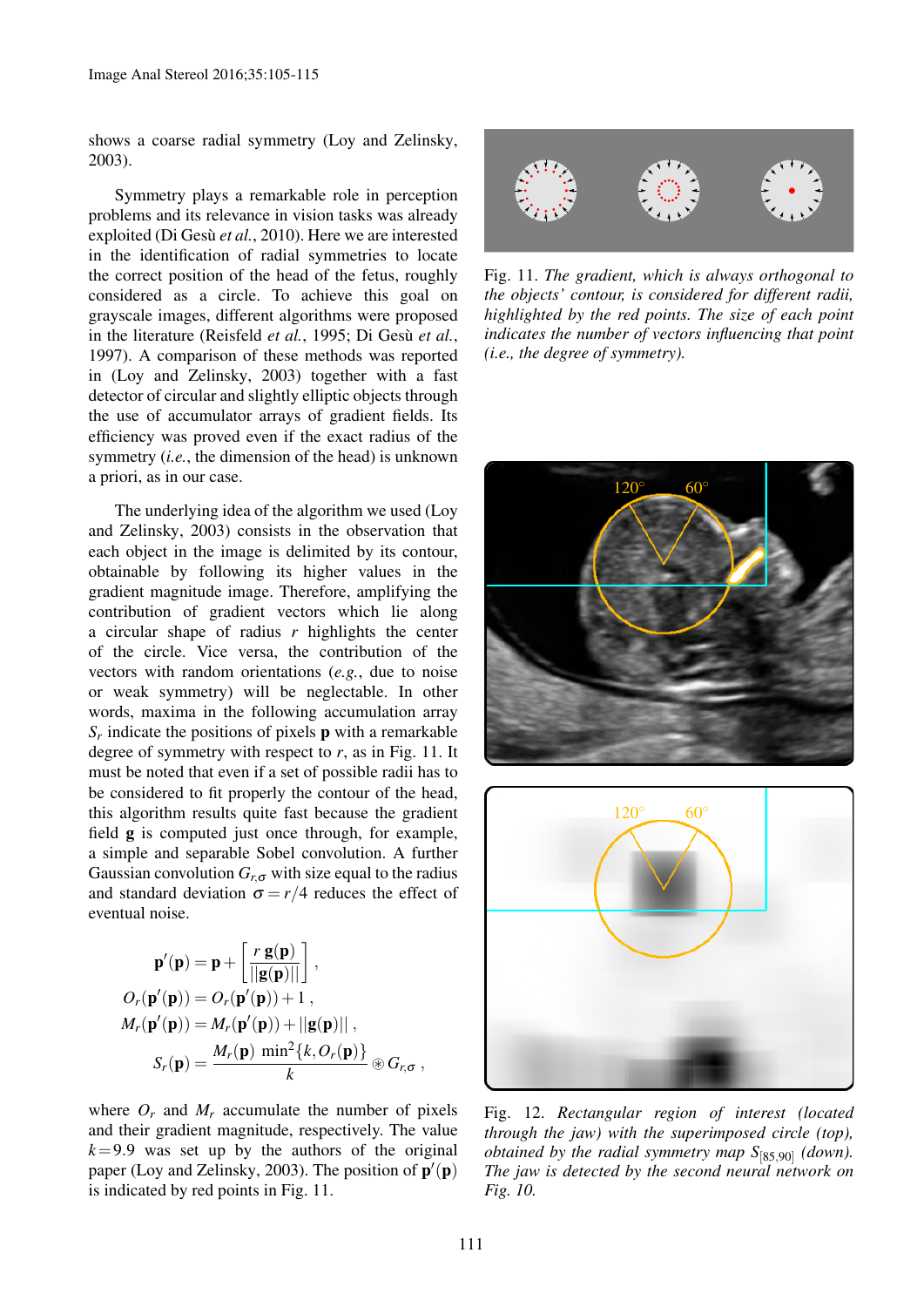In the images we considered, the cranial region is not the only shape approximable to a circumference, so knowing the position of the jaw bone, we limit the search of the center of symmetry to the upper region to the left of the jaw. We modified the symmetry detector to consider only bright sectors with pre-determined radii  $(85-90 \text{ pixels})$  and angles  $(60^{\circ}-120^{\circ})$ . We experimentally fine-tuned these parameters taking into account small variations in size of the head in the images acquired by our ultrasound equipment (Fig. [12\)](#page-6-1).

Once the skull is located, we analyze in detail its circular sector comprised between the radii 25–85 pixels and the angles  $10^{\circ}$ – $100^{\circ}$ : the pixels within this area are labeled as echogenic or anechogenic according to the probability distributions functions. The current image of the video is considered a valid mid-sagittal section if the number of anechogenic and echogenic pixels satisfies the following predetermined test (Fig. [13\)](#page-7-0):

$$
\begin{cases}\n\frac{\text{Hanechogenic}}{\text{Hovernal}} \leq \phi \\
\frac{\text{Hechogenic}}{\text{Hovernal}} \geq \phi\n\end{cases}
$$

where #overall refers also to uncertain regions within the circular sector and the empirical values are equal to  $\phi = 0.10$  and  $\varphi = 0.55$ .

## RESULTS

We focused our attention on the ultrasound analysis for detecting eventual mid-sagittal sections. This is a fundamental step to identify the correct thickness of the NT, which is beyond the scope of this article. Our algorithm processes the videos to understand the left or right fetal profile versus, but this information can be provided preliminarily by the physician. The pipeline of algorithms we implemented follows the protocol proposed by the Fetal Medicine Foundation and it is based on two multilayer feed forward neural networks to analyze the main components of the face of the fetus, obtained via a redundant wavelet transform. A training step is required to fine-tune the correct response of the neural networks and we randomly extracted 10 times in accordance to the section 'Training of the Classifiers'. A symmetry detector limits the region of interest where to apply the probability distributions functions provided by an expert physician.





Fig. 13. *Output returned by the proposed methodology (Fig. [2\)](#page-2-0). Colors refer to the ground-truth defined by an expert physician (Fig. [5\)](#page-4-0).*

<span id="page-7-0"></span>For the sake of completeness we do not report the confusion matrix of just the overall methodology, but also the results attained by each single step of the pipeline with respect to the opinion expressed by a skilled physician. To avoid ambiguity the confusion matrices have different names depending on whether they relate to the training (*efficiency*) or test (*performance*) phases of the neural networks. Moreover, the following matrices are in percentages and therefore include the values of sensitivity and specificity. The efficiency matrices of the neural networks during the preliminary training are reported in Tables [1](#page-8-0) and [2,](#page-8-1) while the performance matrices of the trained networks are given in Tables [3](#page-8-2) and [4.](#page-8-3) Results about the recognition rate of the choroid plexus are reported in Table [5.](#page-8-4) It must be noted that each one of this steps rejects part of the test-set of images and conveys the remaining images to be processed further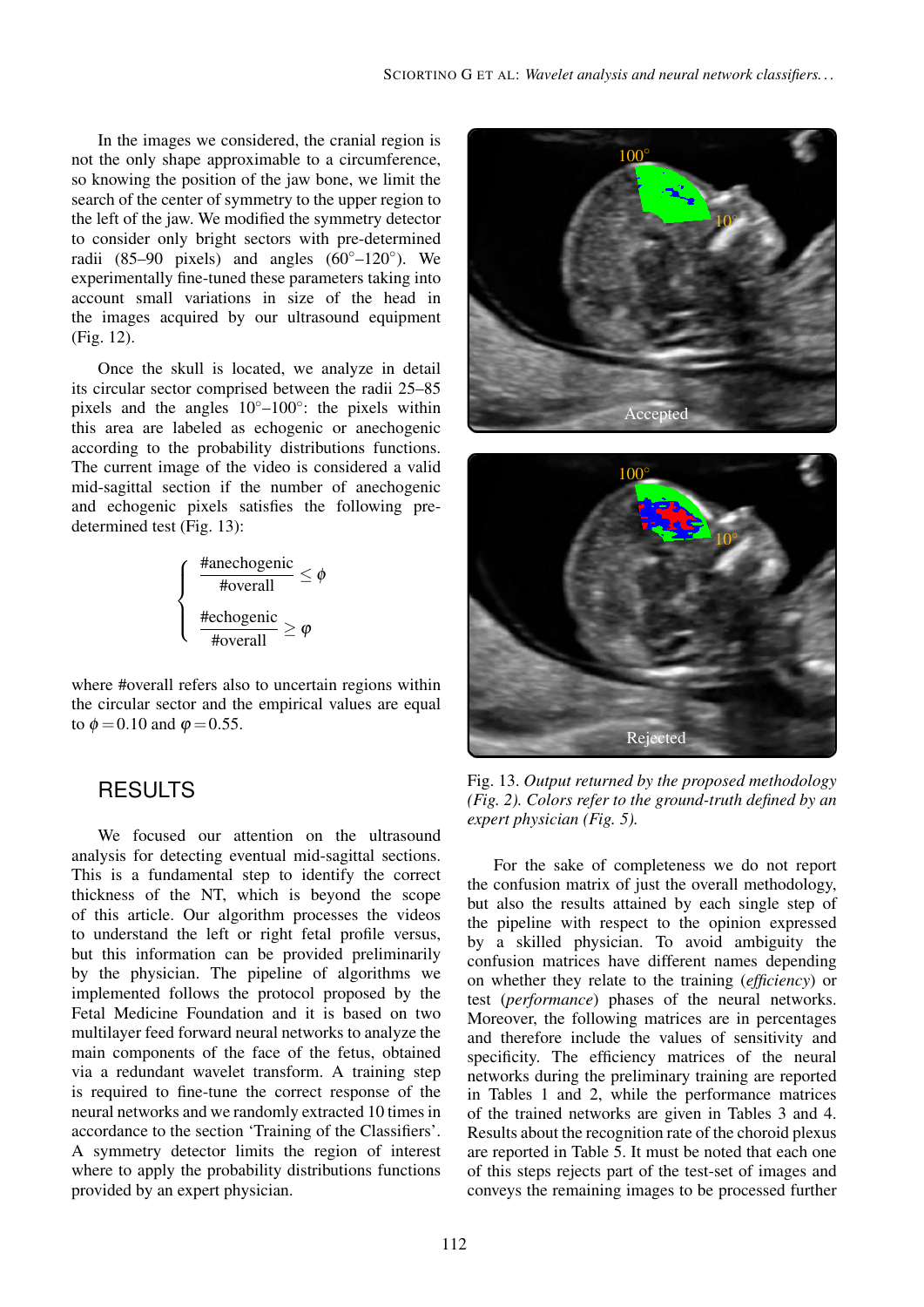till the end of the algorithm. If we consider the final correctness of the complete methodology on all the test-set, we obtain better results as shown in Table [6.](#page-8-5)

<span id="page-8-0"></span>Table 1. *Efficiency matrix about the vertical branch on the training-set (first neural network).*



<span id="page-8-1"></span>Table 2. *Efficiency matrix about the face components on the training-set (second neural network).*

|                          |                          | Physician |        |        |        |  |  |  |  |
|--------------------------|--------------------------|-----------|--------|--------|--------|--|--|--|--|
|                          |                          | mandible  | chin   | nose   | other  |  |  |  |  |
| Methodology<br>nose chin | mandible                 | 95.89%    | 1.43%  | 1.04%  | 0.65%  |  |  |  |  |
|                          |                          | 1.68%     | 96.69% | 0.30%  | 2.96%  |  |  |  |  |
|                          |                          | 2.05%     | 0.01%  | 98.48% | 0.30%  |  |  |  |  |
|                          | other                    | 0.38%     | 1.87%  | 0.18%  | 96.09% |  |  |  |  |
|                          | Face components training |           |        |        |        |  |  |  |  |

<span id="page-8-2"></span>Table 3. *Performance matrix about the vertical branch on the test-set (first neural network).*



Table 4. *Performance matrix about the face components on the test-set (second neural network).*

<span id="page-8-3"></span>

|                          | Physician |          |        |        |  |  |  |
|--------------------------|-----------|----------|--------|--------|--|--|--|
|                          | mandible  | chin     | nose   | other  |  |  |  |
| mandible                 | 98.56%    | 0.20%    | 0.10%  | 0.63%  |  |  |  |
|                          | 0.85%     | 99.80%   | 0.10%  | 3.54%  |  |  |  |
| Methodology<br>nose chin | $0.00\%$  | $0.00\%$ | 99.70% | 20.60% |  |  |  |
| other                    | 0.59%     | $0.00\%$ | 0.10%  | 75.23% |  |  |  |
| Face components test     |           |          |        |        |  |  |  |

Table 5. *Performance matrix about the choroid plexus on the test-set.*

<span id="page-8-4"></span>



<span id="page-8-5"></span>

# **DISCUSSION**

The first trimester screening is an non-invasive evaluation to detect risks for a set of chromosomal abnormalities (*e.g.*, Down's syndrome, trisomy 13, 18 and 21). It correlates maternal blood tests with an ultrasound analysis of the fetus in the region of nuchal translucency. This screening procedure has an approximation rate of about 85% of true positives and 5% of false positives [\(Orlandi](#page-10-12) *et al.*, [1997\)](#page-10-12). Moreover,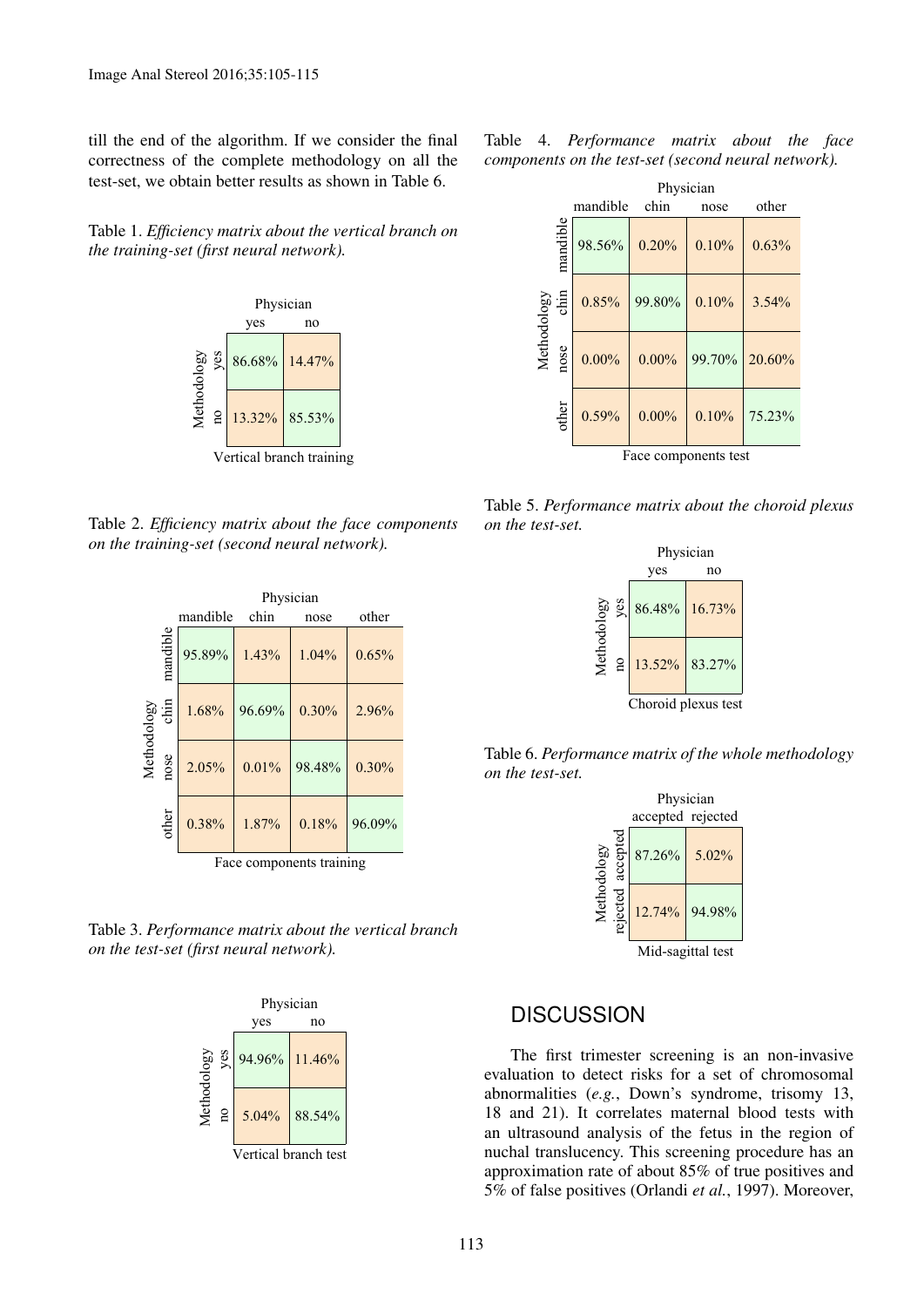it does not return any diagnoses or put in evidence issues, but it simply highlights to force the patient to further investigations.

The study of fetal images is a difficult task in general and just a few works concern even the semi-automatic analysis of ultrasound fetal images: they usually involve the measurement of significant characteristics (*e.g.*, nuchal translucency, nasal bone, head circumference, femur length) on mid-sagittal sections manually selected by the physician [\(Chalana](#page-9-13) *[et al.](#page-9-13)*, [1996;](#page-9-13) [Bernardino](#page-9-2) *et al.*, [1998;](#page-9-2) Lee *[et al.](#page-10-3)*, [2007;](#page-10-3) [Catanzariti](#page-9-14) *et al.*, [2009;](#page-9-14) [Deng](#page-9-15) *et al.*, [2010;](#page-9-15) [Moratalla](#page-10-6) *et [al.](#page-10-6)*, [2010;](#page-10-6) Wee *[et al.](#page-10-13)*, [2010\)](#page-10-13).

Although this is still a key area of research, new efforts are now fostering to provide a complete diagnosis with further non-invasive and complementary techniques. Some examples in the gene field are given by the Polymerase Chain Reaction and the Next Generation Sequencing, but with greater costs, requirements and turnaround times [\(Chitty](#page-9-16) *et [al.](#page-9-16)*, [2012\)](#page-9-16) with respect to the proposed approach.

We defined an automatic methodology to detect mid-sagittal sections in ultrasound videos of fetuses. The results versus the ground-truth proved the reliability of our approach with a balanced accuracy equal to 91.12% and the performance matrix of the whole methodology is in Table [6.](#page-8-5) It must be noted that the methodology returns a 87.26% of true positive mid-sagittal frames, this indicates only 12.74% of good mid-sagittal frames were rejected and, on them, a correct measure could be done. On the other hand, 94.98% of true negative implies a notable result because it means that just 5.02% of the frames could drive the system to a non-correct measurement of the nuchal translucency.

#### **REFERENCES**

- <span id="page-9-4"></span>Anzalone A, Fusco G, Isgrò F, Orlandi E, Prevete R, Sciortino G, *et al.* (2013). A system for the automatic measurement of the nuchal translucency thickness from ultrasound video stream of the foetus. In: Proc 26th IEEE Int Symp Comput Based Medical Syst (CBMS) [239–44.](http://dx.doi.org/10.1109/CBMS.2013.6627795)
- <span id="page-9-9"></span>Ballarò B, Florena A, Franco V, Tegolo D, Tripodo C, Valenti C (2008). An automated image analysis methodology for classifying megakaryocytes in chronic myeloproliferative disorders. Med Image Anal [12:703–](http://dx.doi.org/10.1016/j.media.2008.04.001) [12.](http://dx.doi.org/10.1016/j.media.2008.04.001)
- <span id="page-9-10"></span>Bellavia F, Cacioppo A, Lupascu C, Messina P, Scardina G, Tegolo D, Valenti C (2014). A nonparametric segmentation methodology for oral videocapillaroscopic images. Comput Meth Prog Bio [114:240–6.](http://dx.doi.org/10.1016/j.cmpb.2014.02.009)
- <span id="page-9-2"></span>Bernardino F, Cardoso R, Montenegro N, Bernardes J, Marques De Sá J (1998). Semiautomated ultrasonographic measurement of fetal nuchal translucency using a computer software tool. Ultrasound Med Biol [24:51–4.](http://dx.doi.org/10.1016/S0301-5629(97)00235-4)
- <span id="page-9-14"></span>Catanzariti E, Fusco G, Isgro F, Masecchia S, Prevete ` R, Santoro M (2009). A semi-automated method for the measurement of the fetal nuchal translucency in ultrasound images. In: Foggia P, Sansone C, Vento M, eds. Proc 15th Int Conf Image Anal Process (ICIAP 2009). Lect Not Comput Sci [5716:613–22.](http://dx.doi.org/10.1007/978-3-642-04146-4_66)
- <span id="page-9-13"></span>Chalana V, Winter 3rd. TC, Cyr DR, Haynor DR, Kim Y (1996). Automatic fetal head measurements from sonographic images. Acad Radiol [3:628–35.](http://dx.doi.org/10.1016/S1076-6332(96)80187-5)
- <span id="page-9-16"></span>Chitty L, Hill L, White H, Wright D, Morris S (2012). Non invasive prenatal testing for aneuploidy-ready for prime time? Am J Obstet Gynecol [206:269–75.](http://dx.doi.org/10.1016/j.ajog.2012.02.021)
- <span id="page-9-3"></span>Cho HY, Kwon J, Kim YH, Lee KH, Kim J, Kim SY, *et al.* (2012). Comparison of nuchal translucency measurements obtained using Volume NT and twoand three-dimensional ultrasound. Ultrasound Obst Gyn [39:175–80.](http://dx.doi.org/10.1002/uog.8996)
- <span id="page-9-15"></span>Deng Y, Wang Y, Chen P (2010). Automated detection of fetal nuchal translucency based on hierarchical structural model. In: Proc 23rd IEEE Int Conf Comput Based Medical Syst (CBMS) [78–84.](http://dx.doi.org/10.1109/cbms.2010.6042618)
- <span id="page-9-1"></span>Deng Y, Wang Y, Chen P, Yu J (2012). A hierarchical model for automatic nuchal translucency detection from ultrasound images. Comput Biol Med [42:706–13.](http://dx.doi.org/10.1016/j.compbiomed.2012.04.002)
- <span id="page-9-11"></span>Di Gesù V, Tabacchi M, Zavidovique B (2010). Symmetry as an intrinsically dynamic feature. Symmetry [2:554–](http://dx.doi.org/10.3390/sym2020554) [81.](http://dx.doi.org/10.3390/sym2020554)
- <span id="page-9-12"></span>Di Gesù V, Valenti C, Strinati L (1997). Local operators to detect regions of interest. Pattern Recogn Lett [18:1077–](http://dx.doi.org/10.1016/S0167-8655(97)00084-6) [81.](http://dx.doi.org/10.1016/S0167-8655(97)00084-6)
- <span id="page-9-6"></span>Egmont-Petersen M, de Ridder D, Handels H (2002). Image processing with neural networks - a review. Pattern Recogn [35:2279–301.](http://dx.doi.org/10.1016/S0031-3203(01)00178-9)
- <span id="page-9-8"></span>González-Audícana M, Otazu X, Fors O, Seco A (2005). Comparison between Mallat's and the 'à trous' discrete wavelet transform based algorithms for the fusion of multispectral and panchromatic images. Int J Remote Sens [26:595–614.](http://dx.doi.org/10.1080/01431160512331314056)
- <span id="page-9-5"></span>Greene N, Platt L, Nicolaides K, Wald N, Wald N, Rodeck C, *et al.* (2004). In response to 'Certificate of competence in performing specific procedures or tests in screening practice'. Prenatal Diag [24:315–20.](http://dx.doi.org/10.1002/pd.812)
- <span id="page-9-7"></span>Holschneider M, Kronland-Martinet R, Morlet J, Tchamitchian P (1988). The à trous algorithm. Tech. Rep. CPT-88/P.2215.
- <span id="page-9-0"></span>Hyett J, Moscoso G, Papapanagiotou G, Perdu M, Nicolaides K (1996). Abnormalities of the heart and